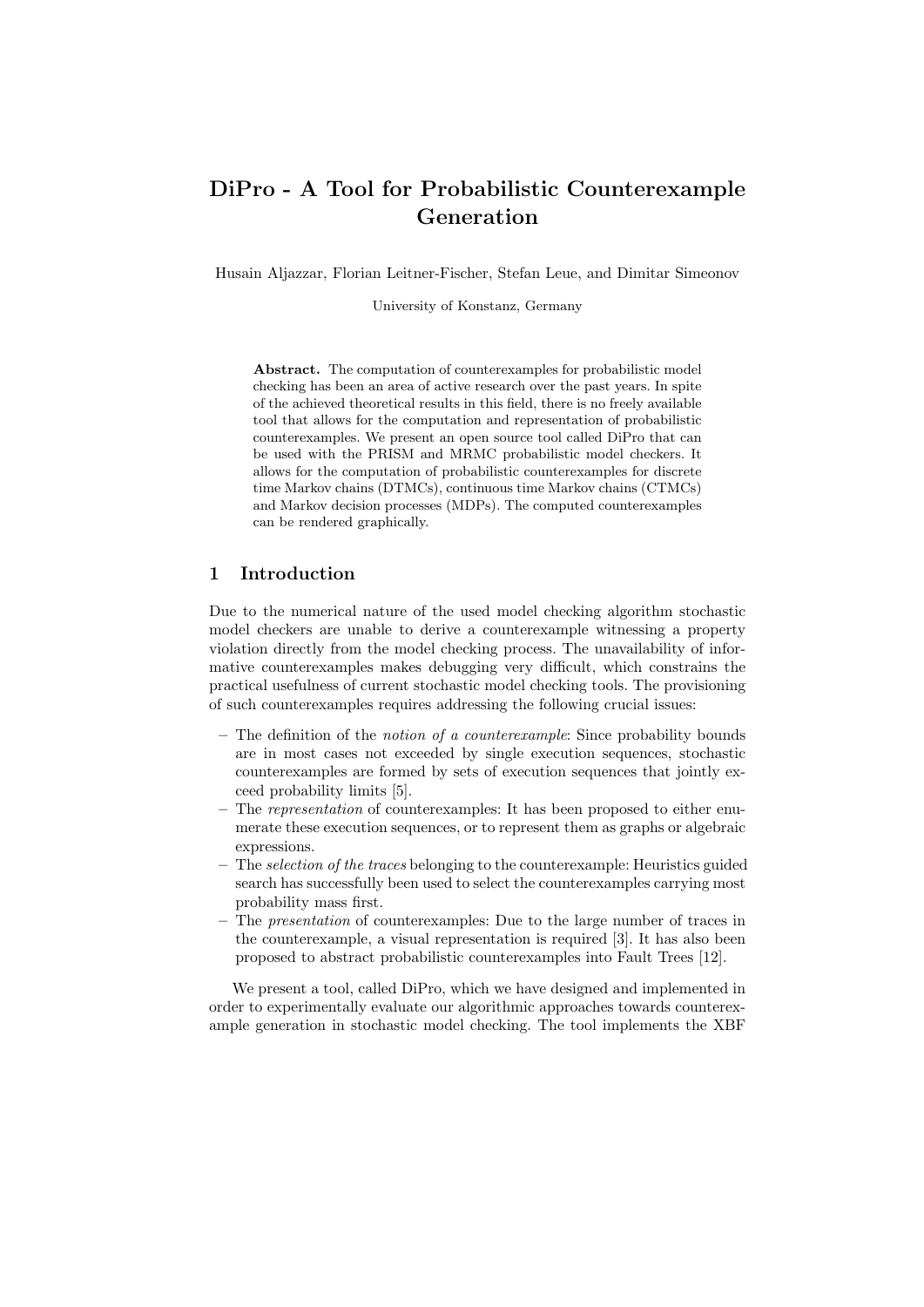algorithms to compute counterexamples as diagnostic subgraphs, using heuristics guided search [5]. Alternatively, it enumerates counterexamples using the  $K^*$ algorithm, a heuristics guided on-the-fly variant of Eppstein's k-shortest-paths (KSP) algorithm that we developed [6]. When computing counterexamples for Markov Decision Processes (MDPs), DiPro uses an AND/OR tree datastructure based approach [4]. Counterexamples are represented graphically, as proposed in [3]. While there exists a significant body of alternative work on the computation of counterexamples, e.g., [9, 7], we are not aware of any other publicly available counterexample generation tool for CTMCs, DTMCs and MDPs.

#### 2 Probabilistic Counterexamples

We briefly introduce the concept of probabilistic counterexamples, for a more detailed account see [5].

We call a path starting at the initial state of the system and leading to a state satisfying some state formula  $\varphi$  in some stochastic temporal logic, such as CSL [8], a diagnostic path. While in functional model checking a single path often provides valuable information for the debugging of the system, a single path is not sufficient in the probabilistic setting since the violation of a CSL property can hardly ever be traced back to a single diagnostic path. In almost all cases a set of diagnostic paths is needed to provide an accumulated probability mass that violates the specified probabilistic property. In CSL, an upper bounded property, for instance, can be expressed by a formula of the form  $P_{\leq p}(\varphi)$ . A counterexample for an upper bounded property is now a set  $X$  of diagnostic paths such that the accumulated probability of  $X$  violates the probability constraint  $\leq p$ . For a given model and an upper-bounded CSL formula, the set of diagnostic paths is usually not unique, and often very large. We propose the following criteria to be considered in the selection of the diagnostic paths that are to be included in the counterexamples:

- We prefer shorter diagnostic paths, that is paths with fewer transitions, over longer paths. This is justified by the observation that the shorter the path, the easier it is to interpret and retrace it in the model.
- We prefer diagnostic paths with higher probability mass to be included in the counterexample over paths with lower probability. This means that on the one hand we can keep the size of the counterexample small by considering few diagnostic paths that carry high probability each. On the other hand, executions with a high probability are also often more relevant when debugging the model.

These criteria have led us to use heuristics guided explicit state space search on the DTMC, CTMC or MDP models in order to include few, but high probability diagnostic paths into the counterexamples. XBF uses heuritic guidance to incrementally compute a counterexample in the form of a diagnostic subgraph.  $K^*$ uses the KSP search idea in combination with heuristic search guidance to successively enumerate the most probable, which is an interpretation of shortness notion in KSP, diagnostic paths until the probability bound has been reached.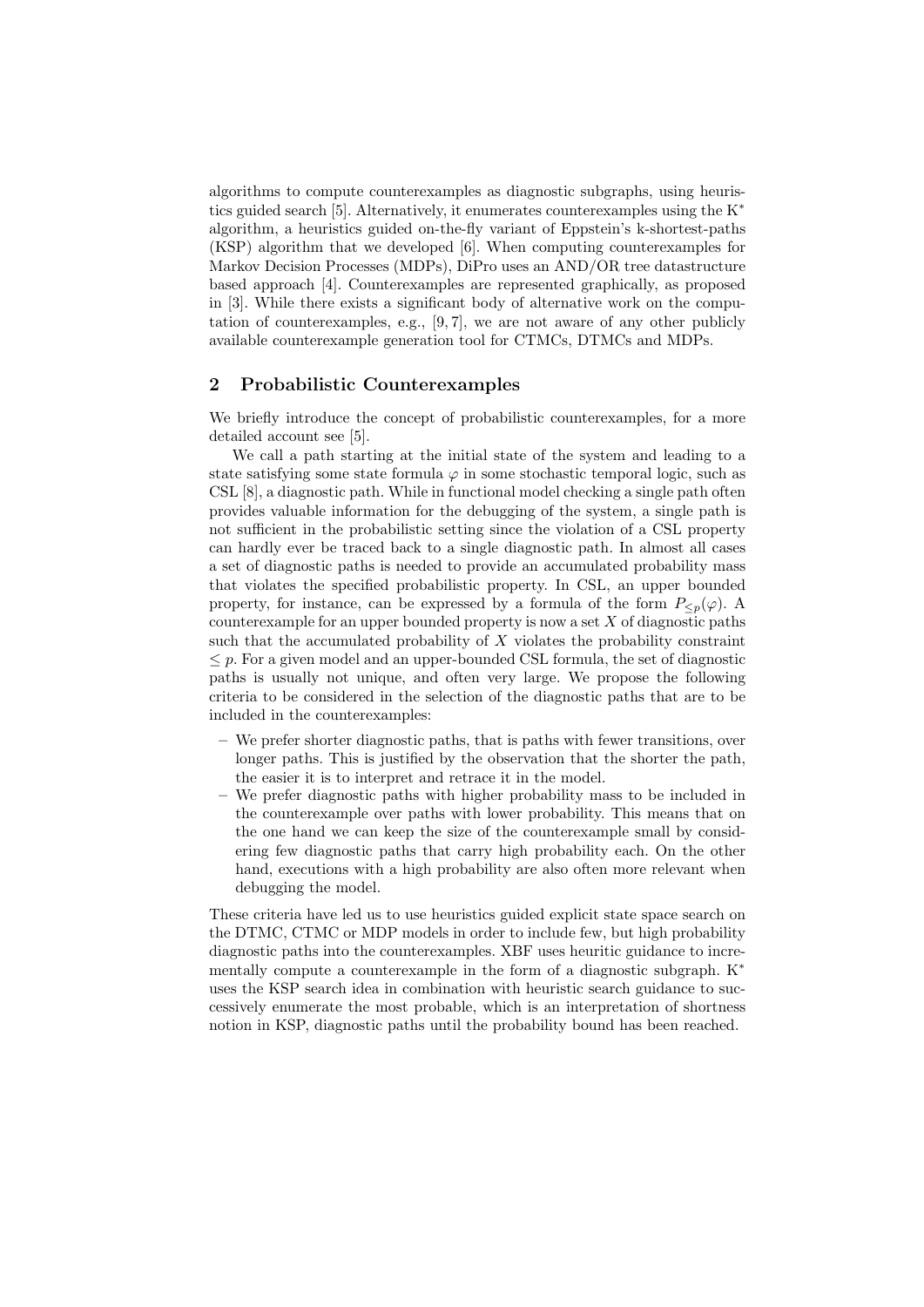### 3 The DiPro Tool

The DiPro tool can be downloaded from the DiPro website<sup>1</sup>. The DiPro tool is open-source and released under the GNU general public license<sup>2</sup>.

The DiPro tool can be used in a command line version, with a graphical user interface or as a library that can be invoked via an application program interface. All three version can export the counterexample in a text-file or in an XML-file for later usage. DiPro can be used to compute counterexamples jointly with the PRISM [10] and the MRMC [11] model checking tools. The graphical user interface of DiPro provides a wizard that guides the user from opening a PRISM or MRMC model file via the selection of a stochastic temporal logic formula to the settings of the counterexample computation. Once the wizard is completed, a visualization and counterexample computation window is loaded.



Fig. 1. DiPro graphical user interface. Fig. 2. DiPro architecture.

Figure 1 shows the visualization and counterexample computation window of DiPro. In the upper right part of the window the counterexample is visualized as a graph. The visualization represents the counterexamples as a graph resulting from an unfolding of the CTMC, DTMC or MDP being analyzed. All paths belonging to the counterexample are colored in red, whereas paths not belonging to the counterexample are colored in blue. The states of the paths are represented as circles connected by arrows, which represent the transitions. All end-states of diagnostic paths are depicted as diamonds, the sizes of which correlate with the probability masses of the diagnostic paths ending in these states.

<sup>1</sup> http://www.se.inf.uni-konstanz.de/DiPro

<sup>2</sup> http://www.gnu.org/licenses/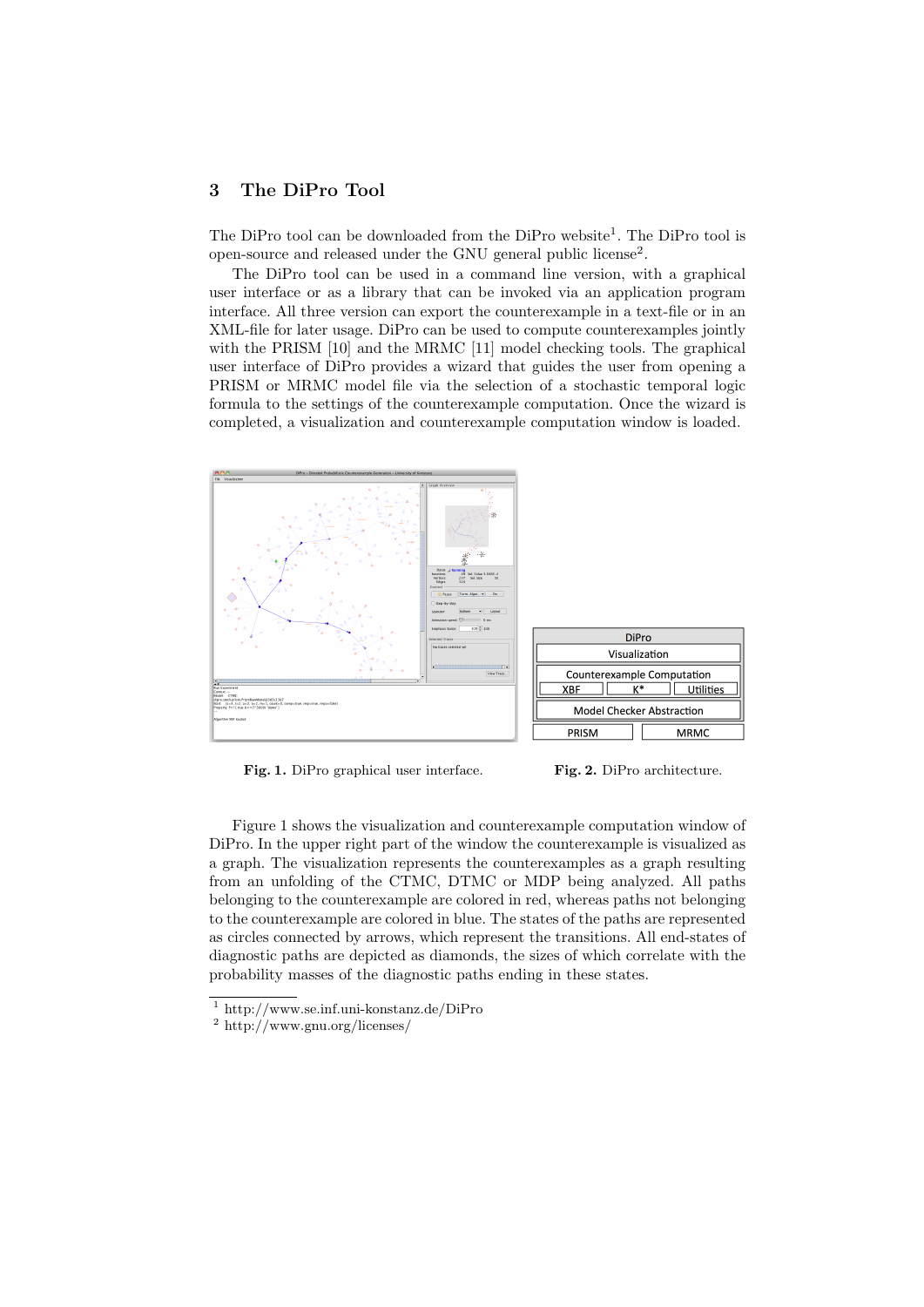We envision DiPro not only as a stand-alone tool, but as being integrated in a tool chain, which is facilitated by its application program interface. In [12, 13] we show how the counterexamples generated by DiPro can be used by other tools. This way we achieve an integration into the UML modelling world. We also enable counterexamples to be abstracted and represented as Fault Trees.

A pictorial overview of the essentially layered architecture of DiPro is given in Fig. 2. The Model Checker Abstraction provides all necessary interfaces to control access to PRISM and MRMC. The algorithms for the counterexample computation, together with data structures needed to store the counterexample and some additional utilities are included in the Counterexample Computation layer. The *Visualization* layer comprises everything necessary for the visualization of the counterexamples. DiPro is implemented in JAVA.

## 4 Case Study: Airbag System

This case study is taken from [1] and models an industrial automotive airbag system. The architecture of this system was provided by our industrial partner TRW Automotive GmbH. The airbag system architecture consists of two acceleration sensors, whose task it is to detect front or rear crashes, one microcontroller to perform the crash evaluation, and an actuator, called FASIC, that controls the deployment of the airbag. Although airbags save lives in crash situations, they may cause fatalities if they are inadvertently deployed. It is therefore a pivotal safety requirement that an airbag is never deployed if there is no crash situation. Suppose that the upper bound for an inadvertent deployment of the airbag within time  $T$  is  $p$ . In CSL, this property can be expressed using the formula  $P_{\leq p}(noCrash U^{\leq T}$  AirbagIgnited). Figure 3 shows one path in the counterexample visualization computed by DiPro. It starts at the initial state (1) and leads to an error state (4) after 3 transitions. We also see that a transition labeled with FASICShortage is the transition leading to the error state, and that the error state has a very high probability. To prevent the inadvertent deployment of the airbag we have to prevent the FASICShortage transition. This can be achieved by replacing the FASIC by an actuator that is more reliable. Extensive experimental evaluations of the algorithms implemented in DiPro can be found in  $[4, 2, 5, 6]$ .



Fig. 3. Excerpt from the airbag system counterexample.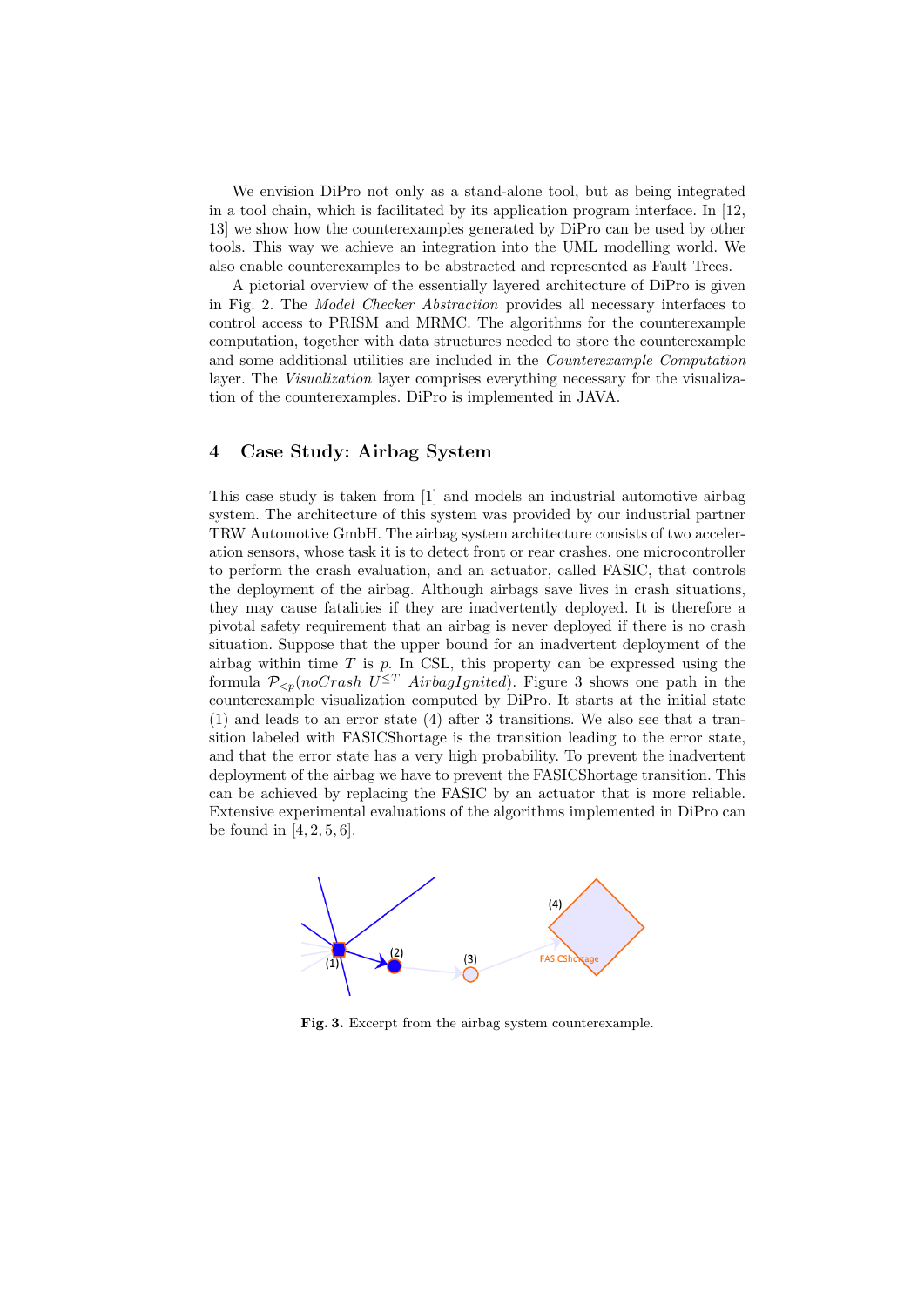#### 5 Conclusion

We have presented the publicly available tool DiPro for the computation of probabilistic counterexamples for DTMCs, CTMCs and MDPs. In future work we plan to work on automatic generation of heuristics for the counterexample generation algorithms included in DiPro.

### References

- 1. H. Aljazzar, M. Fischer, L. Grunske, M. Kuntz, F. Leitner-Fischer, and S. Leue. Safety analysis of an airbag system using probabilistic FMEA and probabilistic counterexamples. In Proc. QEST '09, pages 299–308, Los Alamitos, CA, USA, 2009. IEEE Computer Society.
- 2. H. Aljazzar, M. Kuntz, F. Leitner-Fischer, and S. Leue. Directed and heuristic counterexample generation for probabilistic model checking: a comparative evaluation. In Proc. QUOVADIS '10, pages 25–32, New York, NY, USA, 2010. ACM.
- 3. H. Aljazzar and S. Leue. Debugging of dependability models using interactive visualization of counterexamples. In Proc. QEST '08. IEEE Computer Society Press, 2008.
- 4. H. Aljazzar and S. Leue. Generation of counterexamples for model checking of markov decision processes. In Proc. QEST '09, pages 197–206, Los Alamitos, CA, USA, 2009. IEEE Computer Society.
- 5. H. Aljazzar and S. Leue. Directed explicit state-space search in the generation of counterexamples for stochastic model checking. IEEE Transactions on Software Engineering, 36(1):37–60, 2010.
- 6. H. Aljazzar and S. Leue.  $K^*$ : A heuristic search algorithm for finding the  $k$  shortest paths. Artificial Intelligence, 2011. Accepted for publication.
- 7. M. Andrés, P. D'Argenio, and P. van Rossum. Significant diagnostic counterexamples in probabilistic model checking. Hardware and Software: Verification and Testing, pages 129–148, 2009.
- 8. C. Baier, B. Haverkort, H. Hermanns, and J.-P. Katoen. Model-checking algorithms for continuous-time Markov chains. IEEE Transactions on Software Engineering, 29(7), 2003.
- 9. T. Han, J. Katoen, and D. Berteun. Counterexample Generation in Probabilistic Model Checking. IEEE Transactions on Software Engineering, pages 241–257, 2009.
- 10. A. Hinton, M. Kwiatkowska, G. Norman, and D. Parker. PRISM: A tool for automatic verification of probabilistic systems. In Proc. TACAS '06, Lecture Notes in Computer Science, pages 441–444. Springer, 2006.
- 11. J.-P. Katoen, M. Khattri, and I. S. Zapreev. A Markov Reward Model Checker. In QEST '05: Proceedings of the Second International Conference on Quantitative Evaluation of Systems, pages 243–244. IEEE Computer Society, 2005.
- 12. M. Kuntz, F. Leitner-Fischer, and S. Leue. From probabilistic counterexamples via causality to fault trees. Technical Report soft-11-02, Chair for Software Engineering, University of Konstanz, 2011. Available from http://www.inf.unikonstanz.de/soft/research/publications/pdf/soft-11-02.pdf.
- 13. F. Leitner-Fischer and S. Leue. QuantUM: Quantitative safety analysis of UML models. In Proc. QAPL 2011, 2011.